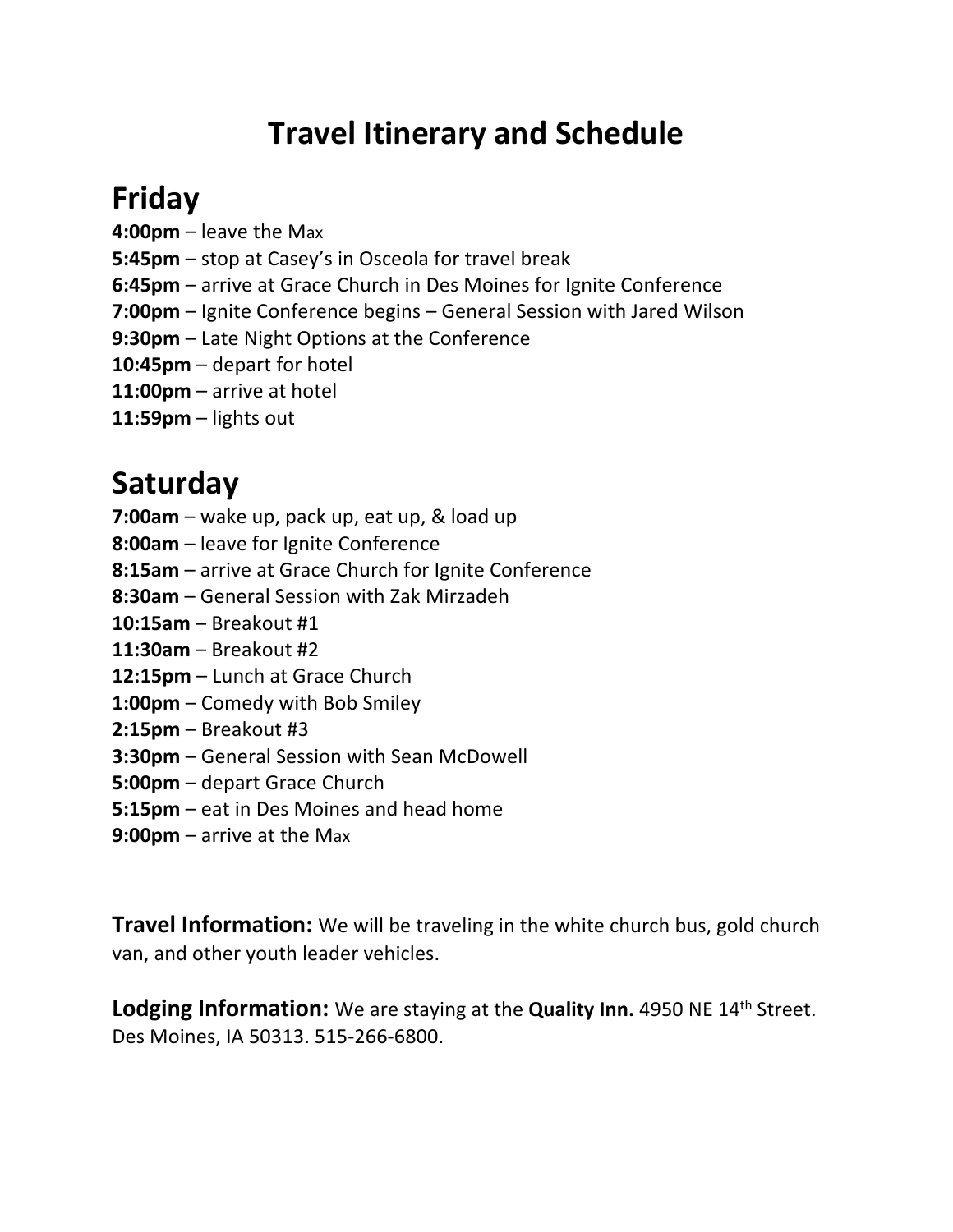## **Packing List and Other Information**

Everyone will be allowed **one overnight bag** and a possible "carry on" and snacks for the journey to and from Grace Church. Feel free to bring a pillow for the ride as well. The trip takes over two and a half hours.

#### **What to bring . . .**

- Bible, pen, or pencil (we will provide a notepad for students)
- Money for two meals and optional souvenirs, books, DVDs, or CDs
- The obvious change of clothes, PJs, and toiletries (youth will share a room with another youth and an adult leader)
- Students are welcome to bring their phone. However, students are expected to display discretion when using their phones. No excessive phone usage, social media posting, or "screen huddling" while traveling. Phones should not be used during breakout sessions or general sessions.

#### **What NOT to bring . . .**

- **Any electronic device other than a phone.** *We want to provide the greatest opportunity for students to hear from God and to be engaged with one another during all aspects of this Conference including the trip to and from. Electronic devices can hinder this.*
- **Ear buds or headphones.** *This will keep one from being tempted to zone everyone out and listen to music on their phone. If you don't bring them you won't accidentally put them on or possibly lose them.*

**Wristbands:** Every attendee will be given one wristband to wear while at the conference. Please do not lose the wristband at the hotel or at the conference. Wristbands are your ticket in. We will hand them out when we arrive at Grace Church.

**Breakout Session:** There are three timeslots for students and leaders to attend a breakout session. Please look over the next page so you can get an idea of the breakout sessions you are interested in. The times for each of these sessions and locations will be given to us at the conference.